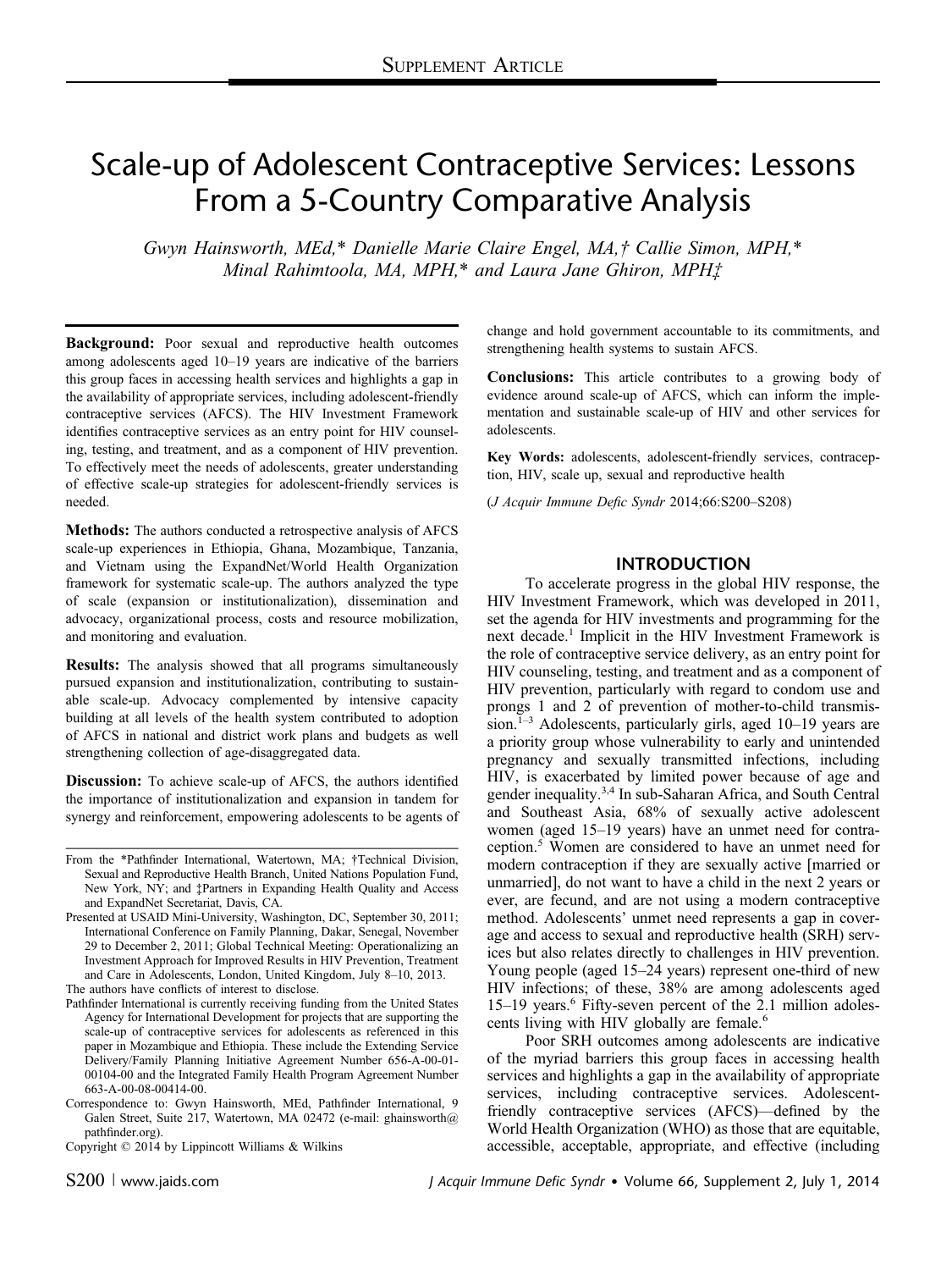provision of a wide range of methods)—can mitigate these barriers.<sup>7</sup> Therefore, to meet the SRH needs of the world's 1.2 billion adolescents, $8$  it is essential to scale up AFCS. However, there are challenges to this, including the need to cultivate and maintain the political will necessary to prioritize services for adolescents and the time to build adolescents' capacity to advocate for their own needs and rights. Over the past 2 decades, there has been analysis of a number of successful experiences scaling up services for adolescents more broadly, yet more evidence and analysis are needed to advance understanding of effective scale-up strategies for adolescent services, and  $\overline{AFCS}$  in particular.<sup>9–13</sup> To this end, this article analyzes AFCS scale-up experiences in 5 programs—in Ethiopia, Ghana, Mozambique, Tanzania, and Vietnam—and draws lessons to inform implementation and sustainable scaleup of HIV and other services for adolescents in line with the HIV Investment Framework.<sup>3</sup>

### **METHODS**

The authors identified experiences scaling up AFCS in low- and middle-income countries in Africa and Asia that were supported by United Nations Population Fund (UNFPA) and/or Pathfinder International, and that had intentionally scaled up AFCS to at least 20 service delivery points and expanded to more than 1 province/region. ("Province/region" denotes the geopolitical zone below national and above district levels.) Restricting the review to scale-up efforts supported by UNFPA and/or Pathfinder ensured access to process documentation and service delivery data.

The authors identified 5 programs in Ethiopia,<sup>14</sup> Ghana,<sup>15–17</sup> Mozambique,<sup>18,19</sup> Tanzania,<sup>17,20,21</sup> and Vietnam<sup>22–24</sup> that had achieved the defined level of scale. The authors examined service delivery data, internal and external reports, evaluations, and relevant gray literature concerning the programs. Data were supplemented by experiences of program and technical staff, including several of the authors, who provided technical support during the AFCS scale-up (Gwyn

Hainsworth; Callie Simon; Julio Pacca; Worknesh Kereta; Carla Silveira; Bao Ngoc Le).

A retrospective analysis of the AFCS scale-up experience was conducted using the ExpandNet/WHO framework (Fig. 1).<sup>25</sup> This framework outlines a systematic approach to planning for and managing scale-up processes and focuses on the strategy for scaling up an innovation. Based on extensive literature review and international experience, the framework identifies 5 elements of scale-up: the innovation, defined as a package of interventions that are new or perceived as new in a given setting; the user organization, which implements the innovation, can be a government ministry, nongovernmental or faith-based organization (NGO or FBO), private-for-profit entity, or a coalition; the *resource team* that tested the innovation and/or provides technical support to the scale-up process; the social, political, economic, and institutional environment in which scale-up occurred; and the scaling-up strategy used to establish the innovation in policies, programs, and service delivery.<sup>26</sup> The interaction between these first 4 elements affects the scale-up strategy, which includes 5 strategic choice areas: type of scale (ie, expansion, institutionalization, diversification, or spontaneous), dissemination and advocacy, organizational process, costs and resource mobilization, and monitoring and evaluation (M&E) (Table 1). Each of these other strategic choices must be made according to the type of scale-up being pursued.

It should be noted that the ExpandNet/WHO framework is one of several scale-up frameworks recently put forward and is frequently cited in the literature.<sup>27</sup> Like other analytic tools, it facilitates a systematic analysis of a situation. However, such a framework presents a structured view of complex processes, and retrospective application of the framework may not fully capture the nuances of a scale-up experience. Space limitations prevent full presentation of the framework, including the principles that guide it.



WHO.

 $\degree$  2014 Lippincott Williams & Wilkins www.jaids.com  $\degree$  S201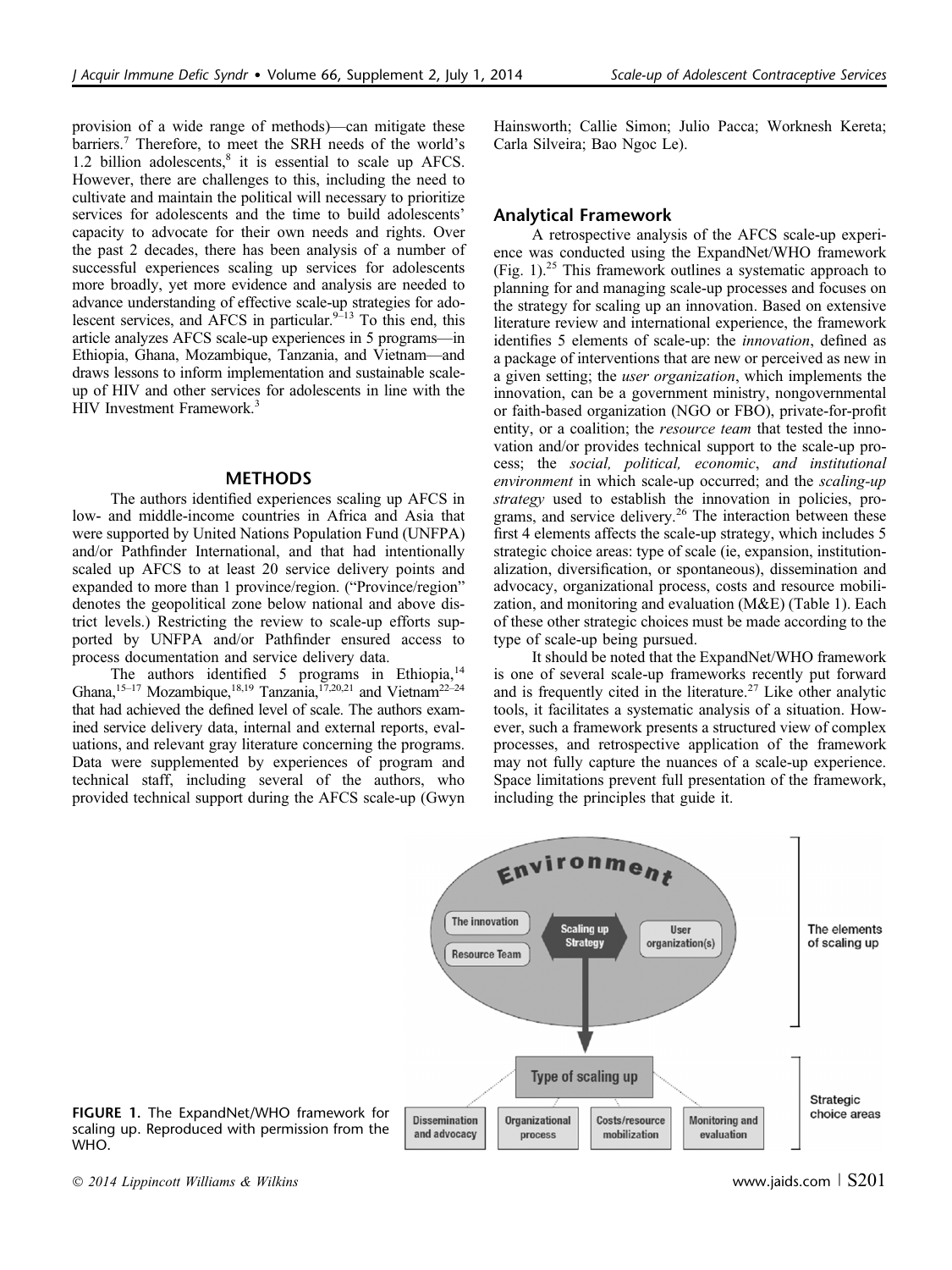### TABLE 1. Strategic Choice Areas, ExpandNet Framework\*

| Type of scale                      | Institutionalization: adoption of the innovation<br>through political, policy, budgetary, regulatory<br>and other health systems changes                    |  |  |  |  |
|------------------------------------|-------------------------------------------------------------------------------------------------------------------------------------------------------------|--|--|--|--|
|                                    | Expansion: replication or roll out of the<br>innovation in the same geographic area and to<br>new geographic places, or to cover more<br>population         |  |  |  |  |
|                                    | Diversification or grafting: testing and adding<br>a new innovation to one that is in the process<br>of being scaled up                                     |  |  |  |  |
|                                    | Spontaneous: diffusion of the innovation without<br>deliberate guidance                                                                                     |  |  |  |  |
| Dissemination and<br>advocacy      | Communication, knowledge transfer, and<br>technical assistance to user organization and/or<br>to influence policy reform to support the<br>adoption of AFCS |  |  |  |  |
| Organizational processes           | Management of the scale-up process related to<br>pace, logistical coordination, and involvement<br>role of stakeholders                                     |  |  |  |  |
| Costs and resource<br>mobilization | Assessment of costs and ensuring sufficient<br>financial, human, and logistical resources for<br>the scale-up process                                       |  |  |  |  |
| M&E                                | Use of data to inform the scale-up process and<br>understand its outcomes                                                                                   |  |  |  |  |
| *WHO and ExpandNet, 2010.          |                                                                                                                                                             |  |  |  |  |

To enable a comparative analysis of the 5 programs' scale-up experiences using the framework, the authors identified common data points (e.g., number of provinces/regions where AFCS was scaled up; number of AFCS facilities; number of adolescent service visits; and national and regional policies, guidelines, and standard operating procedures). However, the review was limited by existing data breadth and quality, and to the information contained in reports, evaluations, and other programmatic documents because some programs had been closed for several years. Although there were sufficient data to substantiate that all 5 programs achieved scale-up through both expansion and institutionalization, it was not possible to link these programs to population-level impact on service utilization. In 3 cases, studies were conducted on the programs' impact, and select data are presented here. In the other 2 pro-

grams, collection of these data could not be performed within the timelines and program budgets (Table 2).

### **RESULTS**

Based on the ExpandNet framework, the analysis identified that the user organizations in all 5 programs were government ministries; additional user organizations varied by program (Table 3). The resource teams consisted of Pathfinder International and/or UNFPA, representatives of the user organizations, and, in some cases, youth and health advocates.

In all 5 programs, contraceptive services tailored to adolescents were nonexistent or limited, thus requiring adaptation of AFCS to local contexts. In Ethiopia, Vietnam, and Mozambique, the innovation's adaptation and subsequent piloting was initiated by the resource teams in partnership with the user organizations. In Ghana and Tanzania, the user organizations sought to scale up AFCS from 4 pilot sites in Ghana and 5 in Tanzania. In all 5 programs, the pilot experience informed decisions about streamlining AFCS for scaleup. While contextual differences informed the design of AFCS, all programs provided AFCS as part of a broader adolescent-friendly service package that subscribed to WHO's above-mentioned definition. The following key characteristics of AFCS were emphasized: privacy and confidentiality; use of trained, nonjudgmental providers; availability of a full range of methods; free or subsidized services; and adolescent involvement in design, implementation, and quality improvement of services.<sup>7,28–31</sup> To reach more adolescents, AFCS were offered by the public sector in partnership with the private sector and/or through multiple service delivery channels (e.g., pharmacies in Vietnam, workplace satellite clinics in Ghana, and community-based distribution in Ghana, Tanzania, Ethiopia, and Mozambique). Four programs created community support and generated demand for AFCS through peer educators, youth groups, and community sensitization workshops; whereas the fifth, Vietnam, used social marketing and mass media to generate demand. In 3

|           | Gender | Condom Use at<br><b>First Sex</b> |                     | Condom Use at<br><b>Last Sex</b> |                     | Consistent<br>Condom Use |                     | <b>Modern Contraceptive</b><br>at First Sex |                     | <b>Modern Contraceptive</b><br>at Last Sex |                     |
|-----------|--------|-----------------------------------|---------------------|----------------------------------|---------------------|--------------------------|---------------------|---------------------------------------------|---------------------|--------------------------------------------|---------------------|
| Country   |        | Exposed<br>$(\%)$                 | Unexposed<br>$(\%)$ | <b>Exposed</b><br>$(\%)$         | Unexposed<br>$(\%)$ | <b>Exposed</b><br>$(\%)$ | Unexposed<br>$(\%)$ | <b>Exposed</b><br>$(\%)$                    | Unexposed<br>$(\%)$ | <b>Exposed</b><br>$(\%)$                   | Unexposed<br>$(\%)$ |
| Ghanat    | Male   | 41                                | 41                  | 56                               | 55                  | 33                       | 34                  | 43                                          | 42                  | 59                                         | 56                  |
|           | Female | 481                               | 37t                 | 41 t                             | 34‡                 | 17‡                      | 12t                 | 50 <sup>t</sup>                             | 40 <sub>1</sub>     | 49Ì                                        | 42 <sub>1</sub>     |
| Tanzania† | Male   | 44 i                              | 24 <sub>1</sub>     | 65                               | 65                  | 28 <sub>1</sub>          | 14Ì                 | 43 t                                        | 22 <sub>1</sub>     | 67                                         | 68                  |
|           | Female | 54 i                              | 331                 | 54İ                              | 30‡                 | 25‡                      | 15 t                | 561                                         | 37 <sub>1</sub>     | 64Ì                                        | 39‡                 |

\*Williams T, Mullen S, Karim A, et al. African Youth Alliance Program in Ghana, Tanzania, and Uganda: Impact on Sexual and Reproductive Health Behavior Among Young People Summary Report. Rosslyn, VA; 2007.

†In Ghana and Tanzania, an endline survey was conducted in program implementation and control areas; 17- to 22-year-olds (unmarried or recently married) were sampled using a stratified cluster sampling methodology. The data above reflect the analysis of respondents in the intervention area based on exposure. Respondents were classified as having exposure if they recalled exposure to at least 3 activities and no exposure if they recalled no activities.

‡Statistically significant difference between exposed and unexposed.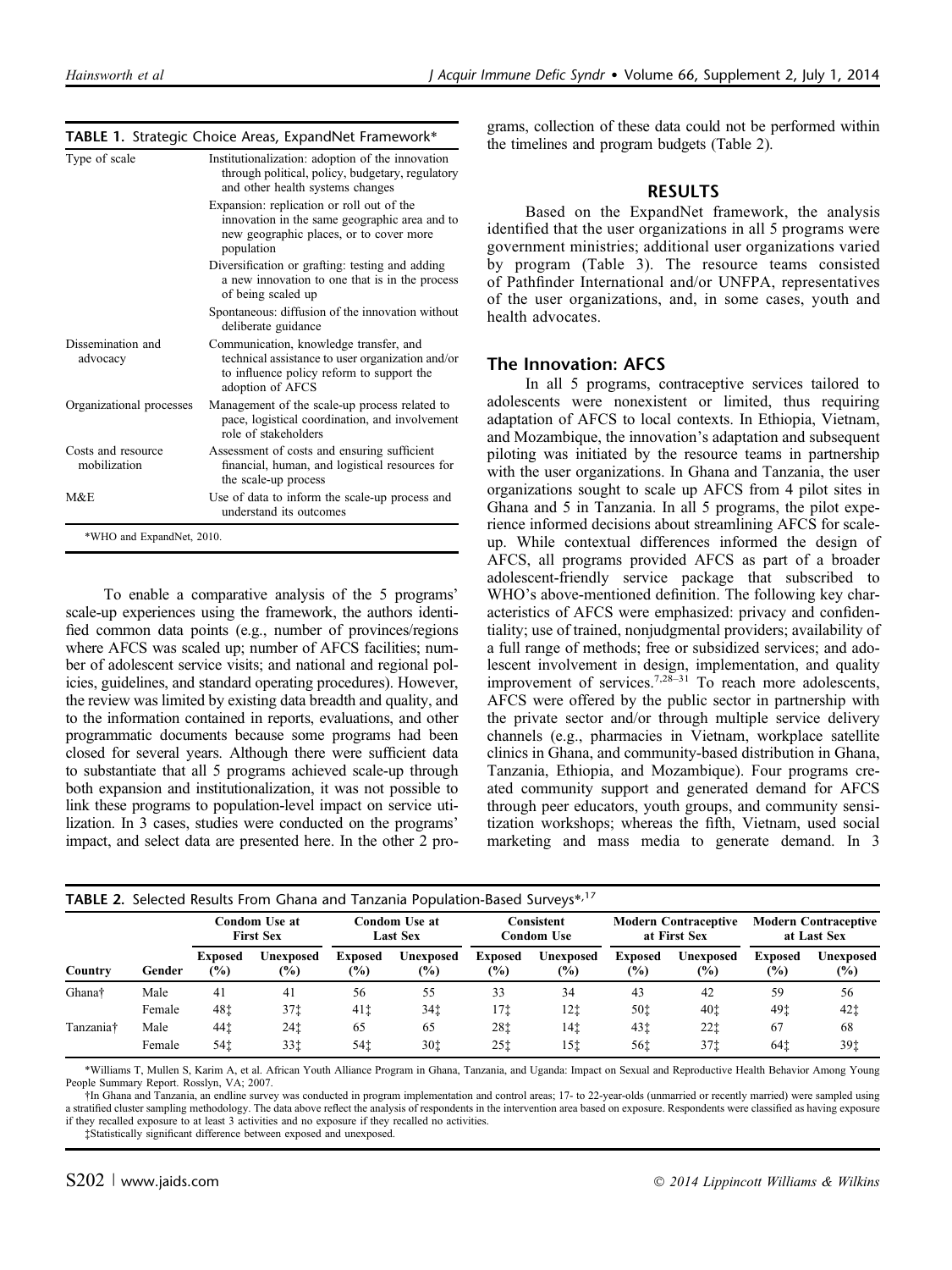| <b>Countries</b> | User Organization†                                                                                                                                                                                                                                                                                                                       | Scale-up<br>Timeframe | Program Under Which<br><b>Scale-up Was Pursued</b>                                                                                  | <b>Expansion: Number of</b><br><b>AFCS Sites, Geographic</b><br>Coverage, and Service Use‡                                                                                                             | <b>Institutionalization: Types of</b><br>Policies, Guidelines, and Systems<br><b>Influenced by Intervention</b><br><b>During Scale-up</b>                                                                                                                                                                                                                                                                                                                          |
|------------------|------------------------------------------------------------------------------------------------------------------------------------------------------------------------------------------------------------------------------------------------------------------------------------------------------------------------------------------|-----------------------|-------------------------------------------------------------------------------------------------------------------------------------|--------------------------------------------------------------------------------------------------------------------------------------------------------------------------------------------------------|--------------------------------------------------------------------------------------------------------------------------------------------------------------------------------------------------------------------------------------------------------------------------------------------------------------------------------------------------------------------------------------------------------------------------------------------------------------------|
| Ethiopia         | Federal Ministry of Health<br>and local NGOs                                                                                                                                                                                                                                                                                             | 2005 to present       | Reproductive Health/<br><b>Family Planning</b><br>Project (2005–2008);<br>Integrated Family<br>Health Program (2008)<br>to present) | 163 AFCS sites in 6 of 9<br>regions in Ethiopia<br>Number of service visits<br>$(2009 - 2013)$ : 1,570,927                                                                                             | National ASRH guidelines and<br>policies<br>Other national strategies and plans<br>include ASRH<br>National in-service provider<br>training curriculum and network<br>of trainers<br>AFCS included in national and<br>participating regional and<br>district work plans and budgets                                                                                                                                                                                |
| Ghana            | Ghana Health Services<br>and Ministry of Health,<br>Nursing and Midwifery<br>Council of Ghana,<br>Christian Health<br>Association of Ghana,<br>Planned Parenthood<br>Association of Ghana,<br>and other local NGOs                                                                                                                       | 2000–2005             | African Youth Alliance<br>$(2000 - 2005)$                                                                                           | 65 AFCS sites in 20 of 110<br>districts in 5 of 10 regions<br>in Ghana<br>Number of service visits<br>among 10- to 19-year-olds<br>(fourth quarter of 2003 to<br>first quarter of $2005$ :<br>141,224§ | National ASRH guidelines and<br>policies<br>Other national strategies and plans<br>include ASRH<br>National pre- and in-service<br>provider training curricula,<br>tools, and network of trainers<br>AFCS included in participating<br>district work plans and budgets<br>Age-disaggregated data collection<br>within HMIS<br>AFCS integrated within private<br>sector and participating NGO/<br>FBO delivery systems                                              |
| Mozambique       | Ministry of Health,<br>Ministry of Education,<br>Ministry of Youth and<br>Sports, and local NGOs                                                                                                                                                                                                                                         | 1999-2009             | Program Geração Biz                                                                                                                 | districts in all 11 provinces<br>of Mozambique<br>Number of service visits<br>2009, 2010, and 2011):<br>2,467,458                                                                                      | 244 AFCS sites in 119 of 128 National ASRH guidelines and<br>policies adopted<br>Other national strategies and plans<br>include ASRH<br>(2000–2008, 2 quarters of National in-service provider<br>training curriculum; school-<br>based ASRH curriculum, tools,<br>and network of trainers<br>AFCS included in national and<br>provincial work plans and<br>budgets<br>Age-disaggregated data collection<br>within HMIS<br>Multisectoral committees<br>established |
| Tanzania         | Marie Stopes Tanzania,<br>Dar City Council/<br><b>Infectious Disease</b><br>Center, University of<br>Dar es Salaam, The<br>Family Planning<br>Association of<br>Tanzania, Ministry of<br>Health Zanzibar<br>(Unjuga and Pemba)<br>Island), Ministry of<br>Health Mainland and<br>relevant district<br>councils, and local<br><b>NGOs</b> | 2001-2005             | African Youth Alliance                                                                                                              | in 8 of 30 regions in<br>Island<br>Number of service visits<br>$(2003 - 2004)$ : 216,719                                                                                                               | 58 sites in 11 of 129 districts National ASRH guidelines and<br>policies<br>Tanzania, including Pemba Other national strategies and plans<br>include ASRH<br>National in-service provider<br>training curricula, tools, and<br>network of trainers<br>AFCS included in participating<br>district work plans and budgets                                                                                                                                            |

(continued on next page)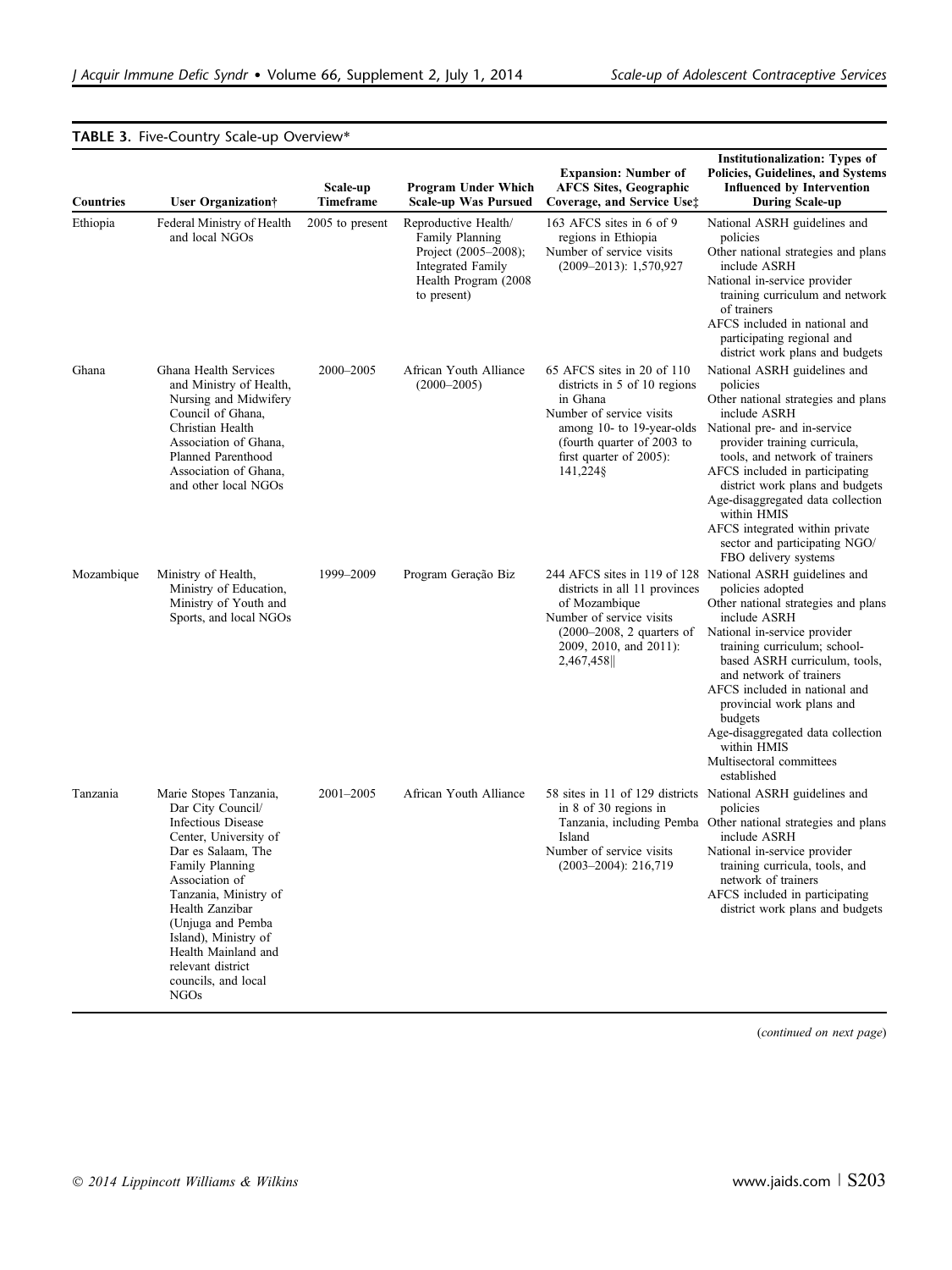### TABLE 3. (Continued) Five-Country Scale-up Overview\*

| <b>Countries</b> | User Organization† | Scale-up<br><b>Timeframe</b> | Program Under Which<br><b>Scale-up Was Pursued</b> | <b>Expansion: Number of</b><br><b>AFCS Sites, Geographic</b><br>Coverage, and Service Use‡ | <b>Institutionalization: Types of</b><br>Policies, Guidelines, and Systems<br><b>Influenced by Intervention</b><br><b>During Scale-up</b>     |
|------------------|--------------------|------------------------------|----------------------------------------------------|--------------------------------------------------------------------------------------------|-----------------------------------------------------------------------------------------------------------------------------------------------|
| Vietnam          | Ministry of Health | $2004 - 2010$                | Reproductive Health<br>Projects                    | in Vietnam                                                                                 | 28 sites in 17 of 63 provinces National ASRH guidelines and<br>policies                                                                       |
|                  |                    |                              |                                                    | Number of service visits<br>$(2007 - 2010)$ among 10- to<br>19-year-olds: 37,494¶          | Other national strategies and plans<br>include ASRH<br>National in-service provider<br>training curriculum, tools, and<br>network of trainers |

\*Data from this table are drawn from the following list of references: Ref. 14, 15, 17, 18, 20, and 22.

†User organizations named are the primary service delivery organizations. Because of the number of local implementing partners conducting outreach and community mobilization, the authors do not include the name of each partner.

‡Unless otherwise noted, service statistics represent young people aged 10–24 years and a variety of SRH services offered at health facilities as part of adolescent-friendly health services. Given data limitations, the authors did not include service delivery statistics from peer educators/providers.

§Data reported are from 34 of the 58 AFCS sites.

<sup>k</sup>Data from 2000 to 2009 is from Program Geração Biz management information system maintained by Pathfinder International in collaboration with Ministries of Health, Youth and Sports, and Education, and UNFPA. Data from 2010 and 2011 is from MOH official PGB annual report (which began as part of transition to full national ownership). The data reported in the national annual report from 2011 includes 3 quarters of reported data and 1 quarter of projected data.

¶In Vietnam from 2007 to 2010, 251,365 10- to 24-year-olds sought SRH services.

programs, linkages were established between AFCS and school-based life skills and SRH education implemented by ministries of education.

During the implementation process, each program primarily pursued 2 types of scale-up—expansion and institutionalization—and made strategic choices about dissemination and advocacy, organizational processes, cost and resource mobilization, and M&E of AFCS. The addition of HIV care and treatment to the service package in Mozambique represented a third type of scale-up: diversification.<sup>32</sup> The strategic choices differed depending on the type of scale-up being pursued (ie, expansion or institutionalization) but for brevity these are described together below.

## Type of Scale

On examining the type of scale pursued by each program, we found that all had strong components of both expansion and institutionalization (Table 3). AFCS was expanded to new sites and provinces/regions to increase service coverage, although the degree of expansion differed among the programs—from national scale in Mozambique where 244 AFCS sites were established in all 11 provinces to Vietnam where AFCS were scaled up to 28 sites in 17 of the country's 63 provinces.<sup>18,22</sup> The expansion process ranged from 4 to 12 years across the 5 programs; expansion was phased and gradual to ensure lessons were incorporated as scale-up occurred (Table 4). Regarding institutionalization, all 5 countries developed adolescent health strategies and included references to adolescent-friendly services in key policies (e.g., national AIDS strategic plans, poverty reduction strategies). Additionally, ministries of health developed and/ or revised guidelines, curricula, and tools to support AFCS delivery, and AFCS was included to varying degrees in existing government work plans and budgets.

# Dissemination and Advocacy

In all 5 countries, initial political will to address adolescent sexual and reproductive health (ASRH) was a driver for scale-up. To increase key stakeholders' support and ownership of AFCS, resource teams made strategic advocacy and dissemination decisions building on formal commitments that came in the form of memoranda of understanding and clear agreements with the resource team. Advocacy was pursued through national ASRH working groups, coordinating committees, and civil society coalitions. Some results from this targeted advocacy include the removal of restrictions for longacting methods for unmarried, nulliparous adolescents in Vietnam.<sup>33</sup> Resource teams advocated with ministries of health to address health system gaps that could undermine AFCS delivery (e.g., commodity security); however, actors working on health systems strengthening more broadly were not adequately engaged to address the full range of health system barriers to AFCS provision (e.g., human resource allocations). In 4 programs, specific efforts were made to build adolescents' capacity as advocates to influence policymaking and to play leadership roles in adolescent-related programming. This helped cultivate larger youth movements and increased accountability of government and private service delivery organizations.

To institutionalize AFCS, advocacy was complemented by technical support and dissemination of tools and curricula needed for AFCS provision. In all 5 programs, national inservice training curricula, job aids (e.g., adolescent contraceptive counseling cue cards), facility assessment tools, and supervision checklists for adolescent-friendly health services, including AFCS, were developed and disseminated. Frequently, user organizations adapted these curricula and tools from existing Pathfinder and UNFPA materials, expediting the process. Dissemination was facilitated by learning tours to other countries and by visits to pilot/model AFCS sites by health system staff and government decision-makers. National and regional networks of trainers in adolescentfriendly health services were created in all 5 countries to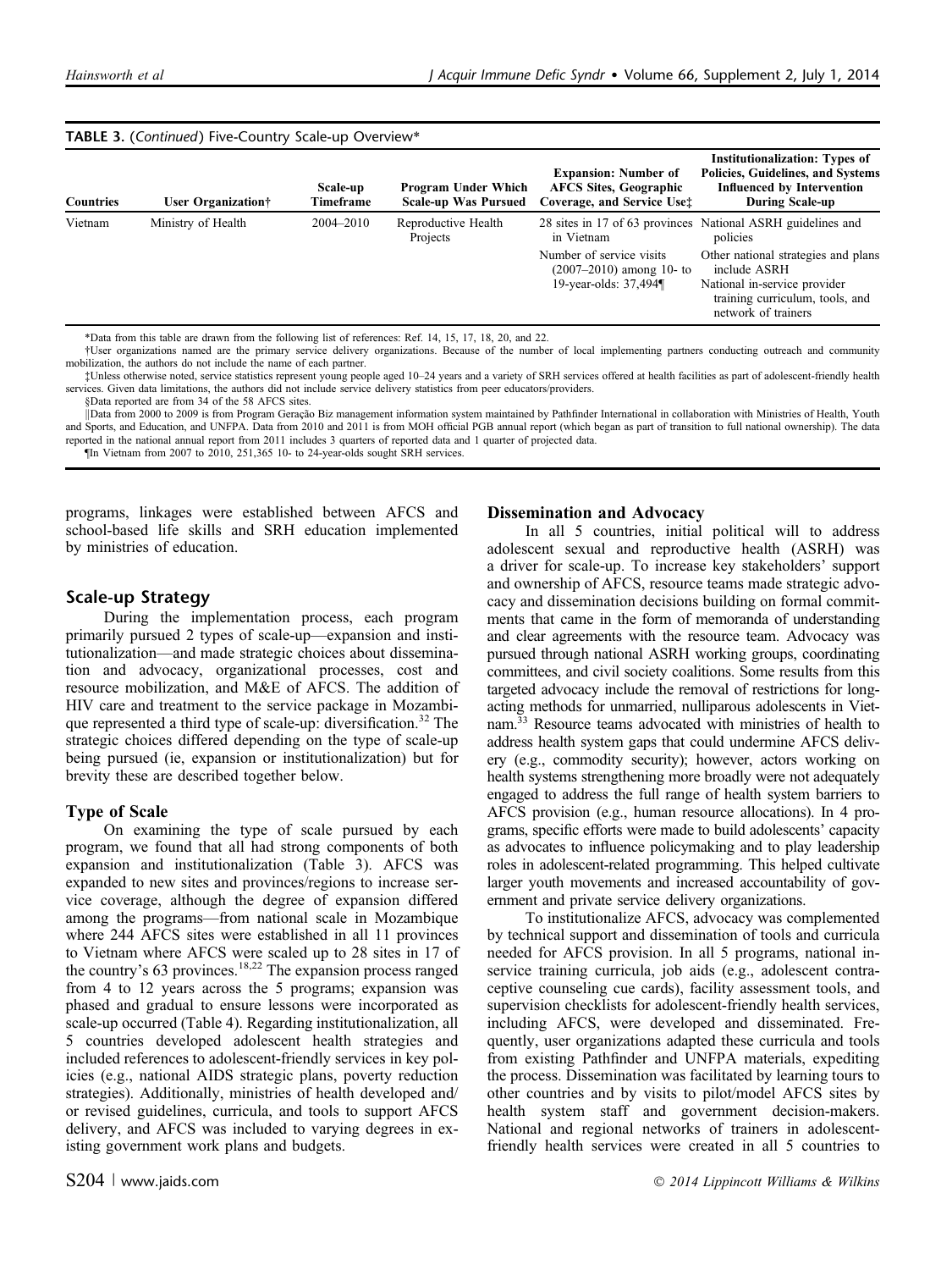| <b>TABLE 4.</b> Phases of Scale-up (Expansion)                                                                    |                                                         |                                                                   |                                            |                                                                                                                                |  |  |
|-------------------------------------------------------------------------------------------------------------------|---------------------------------------------------------|-------------------------------------------------------------------|--------------------------------------------|--------------------------------------------------------------------------------------------------------------------------------|--|--|
| Ghana                                                                                                             |                                                         |                                                                   |                                            |                                                                                                                                |  |  |
| Phase 1 (2000-2001)                                                                                               | Phase 2 (2002)                                          |                                                                   | Phase 3 (2003-2004)                        |                                                                                                                                |  |  |
| Consensus building; stakeholder buy-in                                                                            | AFCS introduced in 19 sites in 3 regions                |                                                                   | Expansion to 65 AFCS sites in 5 regions    |                                                                                                                                |  |  |
| Tanzania                                                                                                          |                                                         |                                                                   |                                            |                                                                                                                                |  |  |
| Phase 1 (2001)                                                                                                    | Phase 2 (2002)                                          |                                                                   |                                            | Phase 3 (2003-2004)                                                                                                            |  |  |
| Consensus building; stakeholder buy-in                                                                            | 11 AFCS sites introduced in 4 regions                   |                                                                   | Expansion to 58 AFCS sites in 8 regions    |                                                                                                                                |  |  |
| Vietnam                                                                                                           |                                                         |                                                                   |                                            |                                                                                                                                |  |  |
| Phase 1 (2004–2006)                                                                                               | Phase 2 (2007-2008)                                     |                                                                   |                                            | Phase 3 (2009–2011)                                                                                                            |  |  |
| Consensus building; learning trip to Thailand; pilot of 5<br>AFCS sites in 3 provinces                            | Expansion to 19 AFCS sites in 7 provinces               |                                                                   | Expansion to 28 AFCS sites in 17 provinces |                                                                                                                                |  |  |
| <b>Ethiopia</b>                                                                                                   |                                                         |                                                                   |                                            |                                                                                                                                |  |  |
| Phase 1 (2005-2007)                                                                                               | Phase 2 (2008–2009)                                     | Phase 3 (2010–2011)                                               |                                            | Phase 4 (2012-2014)                                                                                                            |  |  |
| Site ready assessment; learning trip to Mozambique;<br>consensus building; pilot in 20 AFCS sites in 4<br>regions | Expansion to 64 AFCS<br>sites in 4 regions              | Expansion to 115 AFCS<br>sites in 6 regions                       |                                            | Expansion to 163 AFCS sites<br>in 6 regions; transition to<br>government                                                       |  |  |
| Mozambique                                                                                                        |                                                         |                                                                   |                                            |                                                                                                                                |  |  |
| Phase 1 (1999–2000)                                                                                               | Phase 2 (2000–2005)                                     | Phase 3 (2005-2008)                                               |                                            | Phase 4 (2008-2012)                                                                                                            |  |  |
| Consensus building; needs assessments; pilot introduced<br>to 12 sites in Maputo city and 1 province              | Expansion to 83 sites in 7<br>provinces and Maputo city | Expansion to 244 AFCS<br>sites in 10 provinces<br>and Maputo City |                                            | System strengthening and<br>capacity building for full<br>transition to government;<br>continued multisectoral<br>coordination |  |  |

rapidly roll out service provider training. Throughout implementation, all programs cultivated government champions from district to national levels to support scale-up.

## Organizational Process

Organizing the scale-up process involved decisions about stakeholder involvement, program design and adaptation, establishing actors' roles and expectations, and determining the pace for scale-up. In the  $\bar{5}$  programs, the public sector scaled up AFCS by integrating AFCS into existing public health facilities. Given the context of health system decentralization and relatively weak health systems, the resource teams provided significant technical and management capacity building to district-, regional-, and central-level authorities. In all programs, AFCS scale-up was systematic, with planned annual targets for expansion and clear site selection criteria considering facility type and extent of geographic expansion, including potential to reach large numbers of adolescent clients.

# Costs and Resource Mobilization

Strategic choices made about resource mobilization and containing costs during scale-up included the use of existing health facilities, resource diversification, and capacity building for resource management and advocacy. In all programs, scale-up was supported partially or wholly by donor funding that enabled the initial expansion and institutionalization of AFCS. In some instances, the resource team worked with the government to combine funding streams and bring on new donors to cover new service expansion initiatives. In

Ethiopia, this entailed combining 2 subsequent USAIDfunded projects with similar objectives and mobilizing private funding. In Mozambique, new donors supported the expansion of coverage to new provinces and further adaptations to the innovation (e.g., integrating HIV services into the ASRH package during scale-up).

With sustainability as a goal, all programs conducted advocacy to include AFCS within national, regional, and district budgets and work plans, or in the case of NGO partners within their existing programs and budgets. Success varied by program, with the greatest in Mozambique and Ethiopia, where the resource team simultaneously conducted advocacy and strengthened government partners' capacity to include AFCS in budgets and work plans.

In Mozambique, the resource team calculated program costs and cost per adolescent served and then based on these costs provided districts with budget estimates for AFCS and level of donor contribution to secure proportionate government contributions for AFCS. Incorporation of AFCS within district budgets then fed into the national budget. Costing data were also used to demonstrate how costs per person would decrease over time due to economies of scale as a way of advocating for service expansion to an additional province.

### Monitoring and Evaluation

Age- and sex-disaggregated data are essential to determine adolescents' access to services and retention for care. However, in the beginning of the scale-up process, 4 countries did not have a national health management information system (HMIS) that supported age-disaggregated data by age cohorts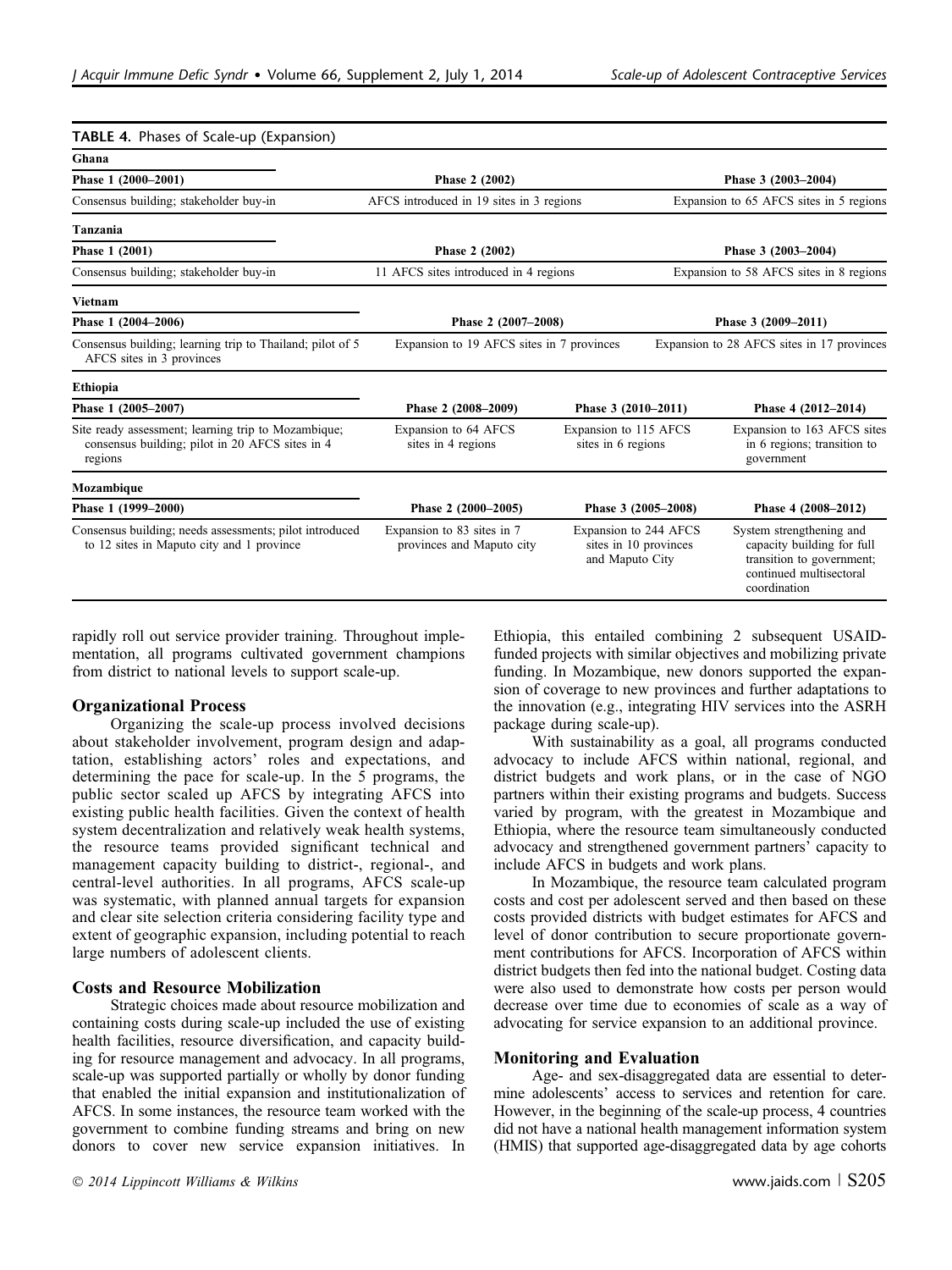10–14, 15–19, and 20–24. Therefore, in all countries but Ghana, the resource team conducted advocacy to influence the design of HMIS. In the interim, programs used modified data collection forms to enable greater understanding of adolescent service usage patterns by age cohort. Information collected included sex, age, method mix, and whether service visits were new or revisits as an indicator of retention for care.

The programs all faced challenges in maintaining quality as service delivery sites expanded, particularly because AFCS depends heavily on respectful, unbiased provider attitudes and behaviors. Therefore, programs built in mechanisms to support monitoring of service quality and use of monitoring data to inform program decisions. In Tanzania and Ghana, mystery clients were employed, whereas in Vietnam and Mozambique, client exit interviews were conducted. Results from both methodologies found a high level of client satisfaction in Tanzania, Mozambique, and Vietnam, with more mixed results in Ghana.15,18,20,24 Adolescent clients identified gaps in the provision of a full range of services beyond contraception and instances of negative provider attitudes. In Mozambique and Ethiopia, quarterly review meetings were also held among district and regional health authorities, health facility staff, and peer educators, using a set of guided questions to review monitoring data and address gaps in quality. When a quality decline was identified in Mozambique, assessment and certification procedures were established to help ensure a minimum level of quality among master trainers in the national training networks and at AFCS sites.

In 4 programs, monitoring was complemented by either internal or external evaluations of AFCS scale-up. In Vietnam and Mozambique, these evaluations were conducted at various intervals during scale-up, informing subsequent phases and guiding strategic choices. In Vietnam, the evaluation of the first phase of ACFS implementation showed that commune-level facilities reached a limited number of adolescents (on average 33 adolescent visits per month); therefore, they decided to establish AFCS at higher volume reproductive health centers.<sup>24</sup> Although the monitoring of the expansion process in all 5 programs was well-documented (e.g., evaluations, operations research, data on numbers of sites and service visits), the institutionalization process was not consistently and systematically documented.

# **DISCUSSION: LESSONS FROM SCALE-UP**

Analysis using the ExpandNet/WHO Framework revealed strengths, challenges, and gaps in AFCS scale-up in the 5 countries. The lessons that emerged can inform future scale-up efforts to expand adolescents' access to and use of HIV and other services referenced in the HIV Investment Framework. Successful scale-up requires national, regional/ provincial, and district government commitment to the scaleup process and making decisions at the onset about the extent of scale the country will pursue to achieve its goals.

In all programs, an emphasis on both expansion and institutionalization created important synergies that contributed to sustainable scale-up of AFCS. The supportive policy environment cultivated as part of institutionalization laid the foundation for expansion of services, whereas expansion led

to greater service usage by adolescents and generated momentum that spurred adolescents and civil society to hold governments accountable for fully operationalizing adolescent health policies. Timing played a significant role in solidifying this synergistic relationship; to generate momentum, it was critical that service roll out happened soon after the policy environment was created. As expansion proceeded, additional steps to institutionalize AFCS (e.g., dissemination of technical expertise, tools, and curricula) were essential for efficient scale-up, achievement of economies of scale, and sustainability of AFCS. In Mozambique, once a solid foundation had been laid in terms of both expansion and institutionalization, diversification was an effective way to address a broader range of adolescent health needs.

A unique factor in AFCS scale-up is that adolescents have less of a political voice and their needs are often overlooked by policy-makers and decision-makers; therefore, extra steps are required to engage adolescents and elevate adolescent health issues as a priority. In 4 programs, adolescents played a crucial role in advocating with community leaders, governments, and civil society for the establishment and scale-up of AFCS. As peer educators, they generated demand for AFCS and served as a bridge between the community and health facility, providing information and nonclinical contraceptive methods and making referrals for clinical services. Although the analysis showed that peer educators and other adolescent-led interventions were critical enablers of AFCS use, the challenges of retention and performance must also be considered when planning for scale-up.

All 5 programs chose to use pilot or previously established model sites as a mechanism for advocacy, learning, and dissemination. Using pilot/model sites allowed adolescents and health providers to see successful AFCS implementation and created learning opportunities for newly trained AFCS providers. For district- and regional-level decision-makers, these sites helped foster goodwill and political commitment to expanding AFCS.

Results of this analysis suggest the importance of examining the strengths and weaknesses of the health delivery system in each country and planning for scale-up accordingly. As much as possible, investments to address gaps in basic service delivery should be made before adding adolescent-friendly components. In the 5 experiences, some of the foundational challenges included low-quality contraceptive services for all clients, with some methods unavailable due to untrained providers or the unavailability of commodities, weak supervision systems, and the inability to make informed management decisions because of lack of agedisaggregated data. As a result, AFCS scale-up required unanticipated investments to ensure that basic contraceptive services were in place before addressing the specific needs of adolescents, restricting the degree and speed of expansion.

Scale-up of AFCS is important; however, services must be sustained over time to achieve better health outcomes. After the initial externally funded programs ended, the degree of AFCS sustainability varied across the countries. Factors that influenced sustainability included the: degree of expansion; extent of institutionalization, especially regarding the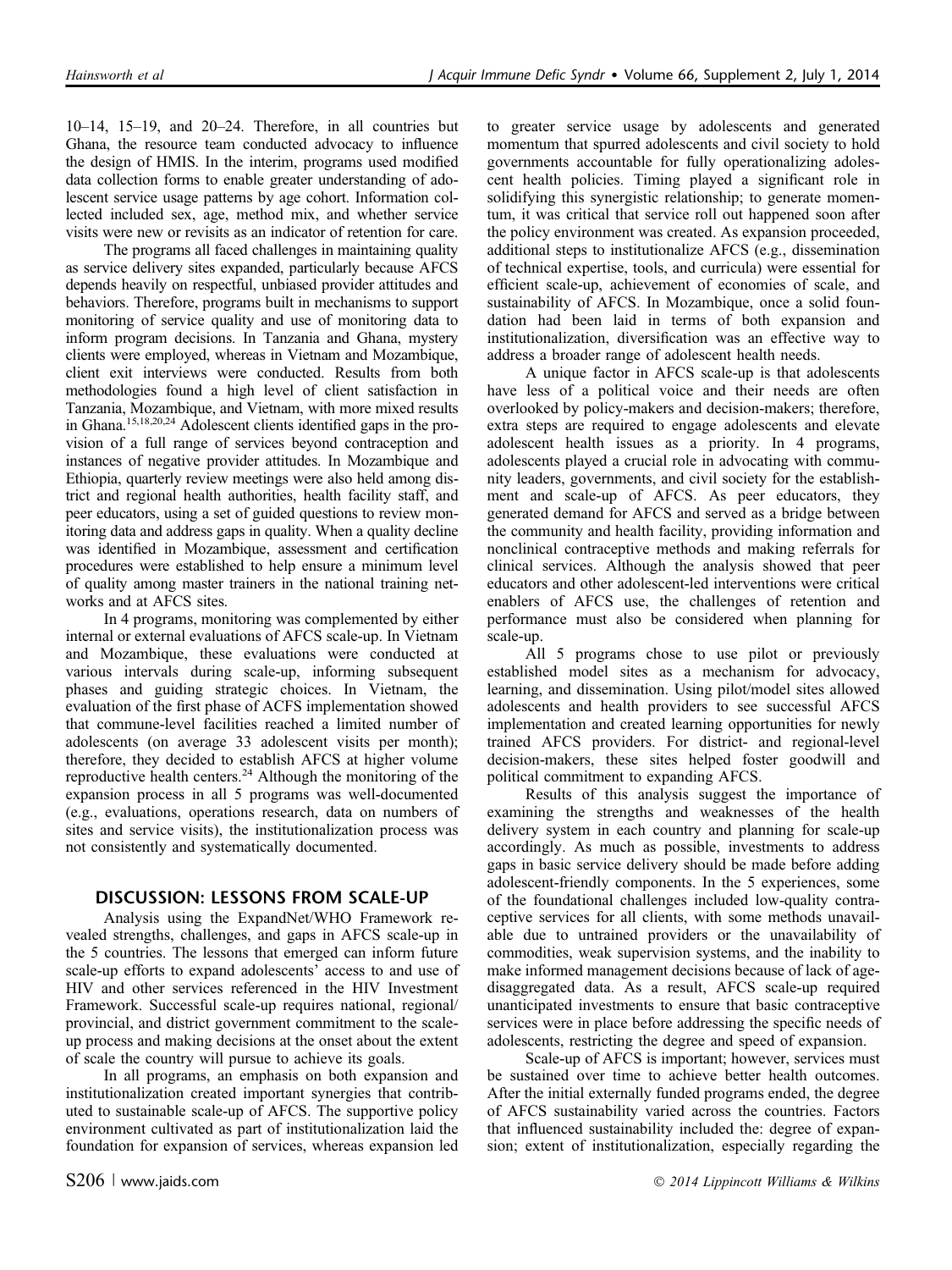establishment of systems to support AFCS delivery, incorporation of AFCS into relevant budget lines, and integration of AFCS into pre-service curricula; and the level of adolescent engagement. As AFCS provision is contingent on trained staff, turnover can undermine sustainability, stressing the importance of incorporating AFCS into pre-service and alleviating the need for ongoing in-service training. In Mozambique, level of scale and corresponding numbers of trained providers helped mitigate the effects of staff turnover, as trained staff were often transferred to another AFCS facility. National-level scale also created greater visibility of services, making them harder to dismantle. In addition, the systems created to support national-level scale (e.g., a network of trainers) and budget allocations dedicated to AFCS helped maintain the presence of services. Strong adolescent and youth engagement also held government accountable for sustaining services even when a change in ministerial leadership led to a weakening in political will regarding AFCS.

Any scale-up process requires assessing costs and mobilizing resources. Concerted attention was placed on building capacity for and including AFCS within national and regional/provincial budgets and work plans to help sustain services once external funding ended. Governments creatively leveraged multiple funding streams to provide comprehensive services and worked to include adolescentfocused services in budget allocations and commitments. However, with the exception of Mozambique, costing estimates for ACFS were unavailable, constraining both the resource teams' ability to advocate and the governments' ability to make adequate budget allocations.

Although data informed decisions throughout the scaleup process, M&E of AFCS posed significant challenges in all countries, largely because of the lack of age-disaggregated data within the existing HMIS. As countries scale up adolescent services referenced in the HIV Investment Framework, it will be important to engage with development partners and stakeholders involved in broader health system strengthening efforts to revise national HMIS. In addition, all 5 experiences demonstrate that collecting and routinely examining service quality data is critical to ensuring fidelity to the innovation during expansion.

The analysis found a gap in the documentation of the processes and milestones of institutionalization, particularly compared with the quantity of data collected on expansion. Although capturing data related to institutionalization can be less straightforward, it should be valued equally and must be part of any scale-up process. Failure to systematically track institutionalization can result in insufficient attention and resources dedicated to this type of scale by the resource team, user organizations, and external funders. Furthermore, it limits the ability to monitor the progress and quality of institutionalization efforts and to take corrective actions.

The scale-up of AFCS in these 5 countries marks an important step forward in meeting adolescents' contraceptive needs. However, there remains much to do. Adolescents continue to bear a disproportionate burden of poor SRH outcomes, including HIV incidence. Significant investments must be made in scaling up integrated SRH services and interventions for adolescents, including the package of services prioritized in the HIV Investment Framework. The learnings from this analysis—such as the importance of pursuing both institutionalization and expansion of services for adolescents, empowering adolescents as agents of change, and strengthening health systems, including age-disaggregated HMIS, to sustain adolescent-friendly service delivery should be used to inform future scale-up strategies. Furthermore, the analysis identified challenges to scaling up services for adolescents that governments, development partners, and donors must collaboratively address. These include the challenge of incorporating services for adolescents in national budget lines, reliance on external funds to catalyze scale-up of services for adolescents, lack of international donor commitments to this population, and need to identify new strategies to reach the most vulnerable adolescents at scale. We conclude that the ExpandNet/WHO framework is useful for retrospective and comparative review, but is more useful when applied at program outset to ensure a systematic approach to scaling-up.

Venkatraman Chandra-Mouli of the World Health Organization's Department of Reproductive Health and Research, Ruth Simmons of the University of Michigan and ExpandNet Secretariat, Carla Silveira and Ana Jacinto of Pathfinder International/Mozambique, Le Ngoc Bao of Pathfinder International/Vietnam, Worknesh Kereta of Pathfinder International/Ethiopia, and Julio Pacca of Pathfinder International contributed to the article by reviewing and providing helpful feedback. Sarah Eckhoff of Pathfinder International contributed to the article by providing inputs into earlier drafts of the article. Olivia Moseley and Sarah Burns of Pathfinder International contributed to the article by providing editorial assistance and reference support, respectively.

### **REFERENCES**

- 1. Schwartländer B, Stover J, Hallett T, et al. Towards an improved investment approach for an effective response to HIV/AIDS. Lancet. 2011;377: 2031–2041.
- 2. UNICEF and The Futures Institute. The Impact and Cost of the HI-V/AIDS Investment Framework for Adolescents. New York, NY; 2013.
- 3. Kasedde S, Luo C, McClure C, et al. Reducing HIV and AIDS in adolescents: opportunities and challenges. Curr HIV/AIDS Rep. 2013;10: 159–168.
- 4. Sawyer SM, Afifi RA, Bearinger LH, et al. Adolescence: a foundation for future health. Lancet. 2012;379:1630-1640.
- 5. Guttmacher Institute, International Planned Parenthood Federation. Facts on the Sexual and Reproductive Health of Adolescent Women in the Developing World. New York, NY: Guttmacher Institute; 2010.
- 6. UNICEF. Towards an AIDS-Free Generation—Children and AIDS: Sixth Stocktaking Report. New York, NY: UNICEF; 2013.
- 7. Tylee A, Haller DM, Graham T, et al. Youth-friendly primary-care services: how are we doing and what more needs to be done? Lancet. 2007; 369:1565–1573.
- 8. UNICEF. The State of the World's Children: Adolescence An Age of Opportunity. New York, NY: UNICEF; 2011.
- 9. Chandra-Mouli V, Baltag V, Ogbaselassie L. Strategies to sustain and scale up youth friendly health services in the Republic of Moldova. BMC Public Health. 2013;13:284.